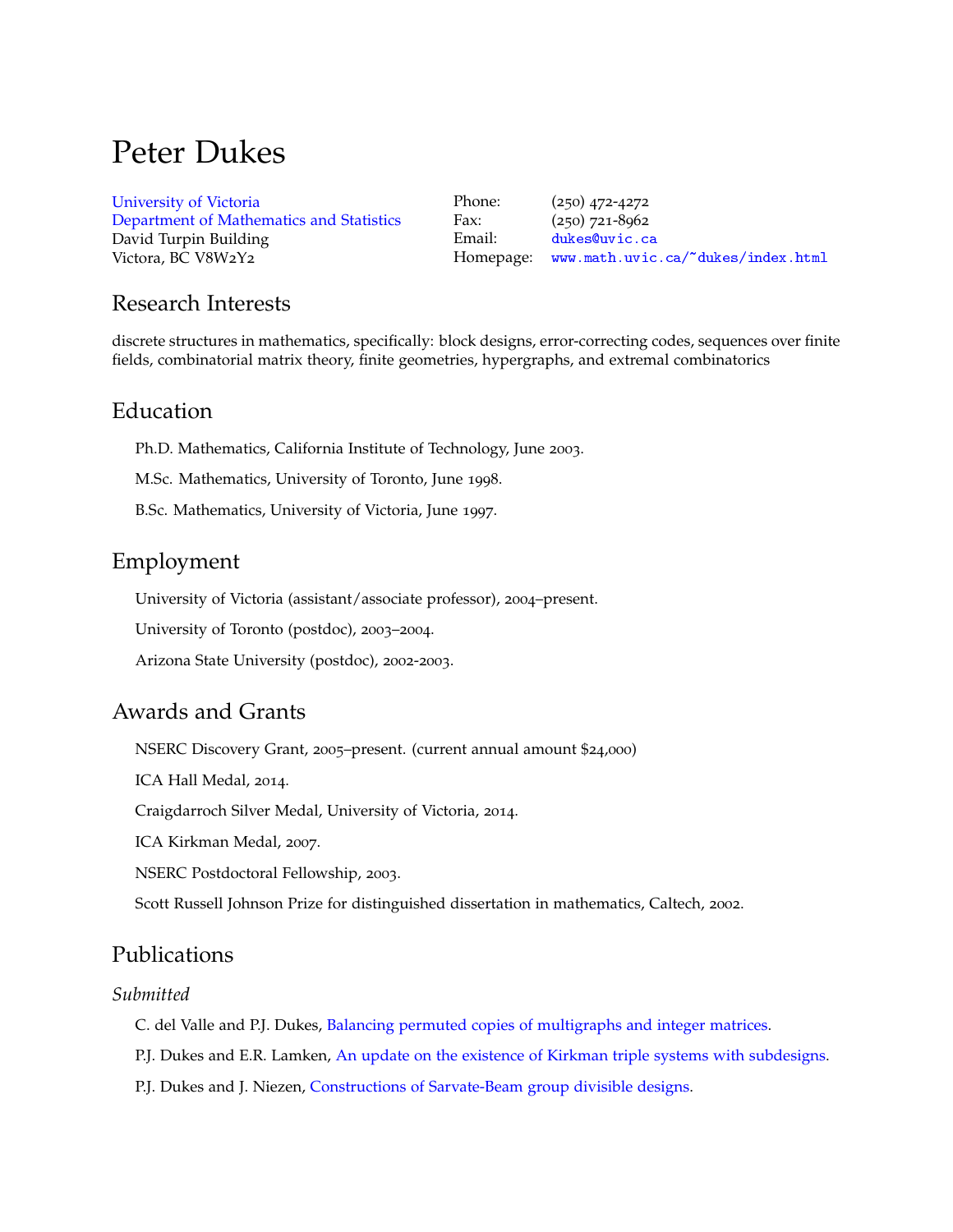P.J. Dukes, M. Liu and J. Zhou, Graph decomposition methods for variance balanced block designs with correlated errors.

#### *Journal Articles*

P.J. Dukes and J. Niezen, [Number cubes with consecutive line sums.](https://arxiv.org/abs/2106.12306) *Amer. Math Monthly*, to appear.

F.C. Bowditch and P.J. Dukes, [Local balance in graph decompositions.](https://arxiv.org/abs/2002.08895) *Graphs and Combinatorics*, to appear.

P.J. Dukes and X. Martinez-Rivera, [Combinatorial properties of the enhanced principal rank character](https://arxiv.org/abs/2106.06756)[istic sequence over finite fields.](https://arxiv.org/abs/2106.06756) *Special Matrices* 10 (2022), 166–179.

M. Bailey, C. del Valle and P.J. Dukes, [A lower bound on HMOLS with equal-sized holes.](https://arxiv.org/abs/2008.08788) *Finite Fields Appl.* 74 (2021), Paper #101866, 16 pp.

Y. Chang, P.J. Dukes and T. Feng, [Leaves for packings with block size four.](https://arxiv.org/abs/1905.12151) *Australasian J. Combin.* 80 (2021), 281–304.

P.J. Dukes, F. Ihringer and N. Lindzey, [On the algebraic combinatorics of injections and its applications](https://arxiv.org/abs/1912.04500) [to injection codes.](https://arxiv.org/abs/1912.04500) *IEEE Trans. Inform. Theory* 66 (2020), 6898–6907.

C. del Valle, P.J. Dukes and K. Garaschuk, [The cone of weighted graphs generated by triangles.](https://arxiv.org/abs/1608.06017) *J. Combin. Math. Combin. Comput.* 116 (2021), 245–268.

P.J. Dukes and K. Iwasaki, [Incidence structures near configurations of type](http://arxiv.org/abs/1801.10326) (*n*3). *Ars Math. Contemporanea* 19 (2020), 17–23.

P.J. Dukes and D. Horsley, [On the minimum degree required for a fractional triangle decomposition.](https://arxiv.org/abs/1908.11076) *SIAM J. Discrete Math* 34 (2020), 597–610.

S. Bereg and P.J. Dukes, [A lower bound on permutation codes of distance](https://arxiv.org/abs/1902.04153) *n* −1. *Des. Codes Cryptography* 88 (2020), 63–72.

C. del Valle and P.J. Dukes, Some new block designs of dimension three. *Bull. Inst. Combin. Appl.* 87  $(2019), 85 - 102.$ 

P.J. Dukes and E.R. Lamken, Constructions and uses of incomplete pairwise balanced designs. *Des. Codes Cryptography* 87 (2019), 2729–2751.

F.C. Bowditch and P.J. Dukes, Fractional triangle decompositions of dense 3-partite graphs. *J. Combinatorics* 10 (2019), 255–282.

P.J. Dukes and G. Flowers, Configurations containing a given linear hypergraph. *J. Graph Theory* 87  $(2018), 356 - 361.$ 

P.J. Dukes and A.C.H. Ling, Relative difference sets partitioned by cosets. *Electronic J. Combin.* 24  $(2017)$ , #P3.64.

N.M.A. Benson and P.J. Dukes, Pairwise balanced designs covered by bounded flats. *Annals of Combinatorics* 20 (2016), 419–431.

P.J. Dukes, E.R. Lamken and A.C.H. Ling, RGDDs with large groups. *Electronic J. Combin.* 23 (2016), #P4.24.

P.J. Dukes, A.C.H. Ling and A. Malloch, Thickly-resolvable block designs. *Australasian J. Combin.* 64 (2016), 379–391.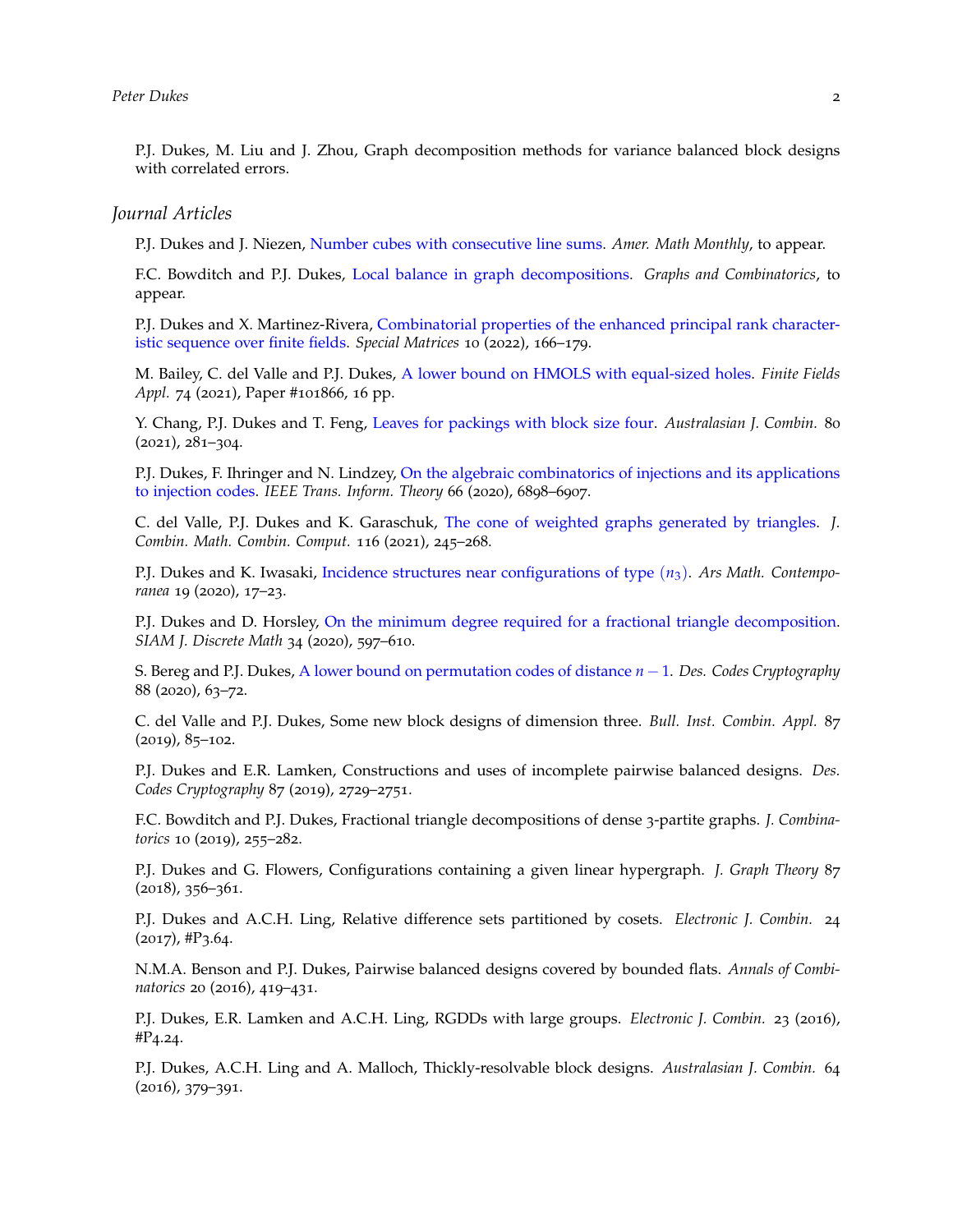*Peter Dukes* 3

P.J. Dukes, E.R. Lamken and A.C.H. Ling, An existence theory for incomplete designs. *Canad. Math. Bull.* 59 (2016), 287–302.

P.J. Dukes, T. Feng and A.C.H. Ling, Matching divisible designs with block size four. *Discrete Math.* 339 (2016), 790–799.

P.J. Dukes and A.C.H. Ling, Graph divisible designs and packing constructions. *Graphs and Combinatorics* 31 (2015), 2181–2191.

P.J. Dukes, Generalized laminar families and forbidden configurations. *Order* 32 (2015), 401–408.

P.J. Dukes and K. Garaschuk, Threefold triple systems with nonsingular *N*<sub>2</sub>. *Discrete Math.* 338 (2015), 835–838.

P.J. Dukes and C.M. van Bommel, Mutually orthogonal latin squares with large holes. *J. Statist. Plann. Infer.* 189 (2015), 81–89.

P.J. Dukes, T. Feng and A.C.H. Ling, A finite embedding theorem for partial Steiner 3-designs. *Finite Fields Appl.* 33 (2015), 29–36.

P.J. Dukes and J. Niezen, Pairwise balanced designs of dimension three. *Australasian J. Combin.* 61  $(2015)$ ,  $98-113$ .

P.J. Dukes and A.C.H. Ling, A three factor product construction for mutually orthogonal latin squares. *J. Combin. Des.* 23 (2015), 229–232.

M. Bogaerts and P.J. Dukes, Semidefinite programming for permutation codes. *Discrete Math.* 326 (2014), 34–43.

P.J. Dukes and A.C.H. Ling, Pairwise balanced designs with prescribed minimum dimension. *Discrete Comput. Geom.* 51 (2014), 485–494.

P.J. Dukes and L. Howard, Group divisible designs in MOLS of order ten. *Des. Codes Cryptography* 71  $(2014)$ ,  $283 - 291$ .

P.J. Dukes, S. Lowdon and G. MacGillivray, Conditional colourings with given template. *Discrete Math. Theoret. Comp. Sci.* 16 (2014), 61–76.

P.J. Dukes and J. Wodlinger, A Sidon-type condition on set systems. *Journal of Combinatorics* 4 (2013), 449–456.

P.J. Dukes and J. Short–Gershman, Nonexistence results for tight block designs. *J. Algebraic Combinatorics* 38 (2013), 103–119.

J.H. Chan, P.J. Dukes, E.R. Lamken and A.C.H. Ling, Asymptotic existence of resolvable group divisible designs. *J. Combin. Des.* 21 (2013), 112–126.

P.J. Dukes and J. Howell, The orthogonality spectrum for latin squares of different orders. *Graphs and Combinatorics* 29 (2013), 71–78.

P.J. Dukes and J. Short–Gershman, A complete existence theory for Sarvate-Beam triple systems. *Australasian J. Combin.* 54 (2012), 261–272.

P.J. Dukes, Coding with injections. *Des. Codes Cryptography* 65 (2012), 213–222.

P.J. Dukes and J. Howell, Solution to the intersection problem for latin squares of different orders. *J. Combin. Math. Combin. Comput.* 80 (2012), 289–298.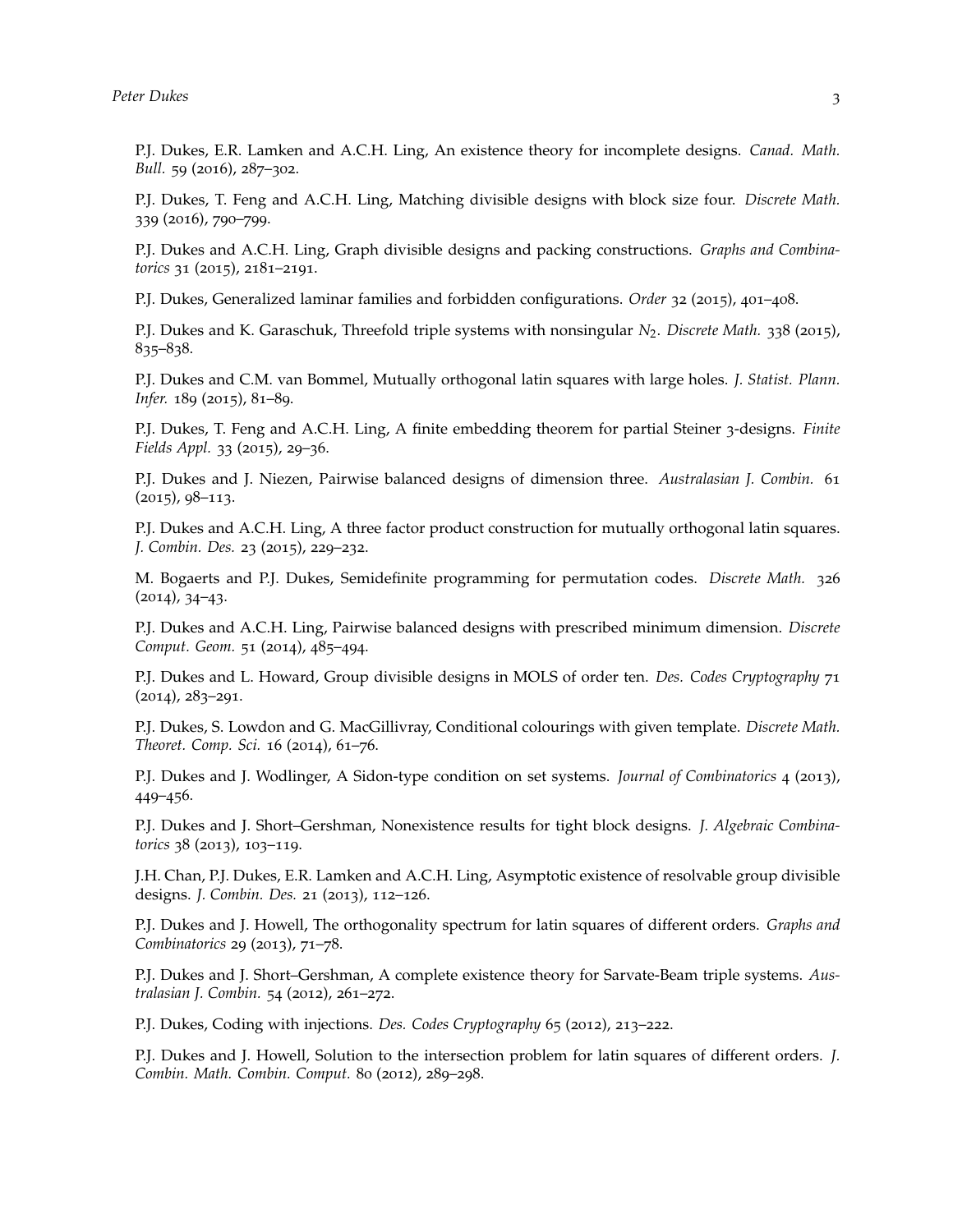P.J. Dukes, Rational decomposition of dense hypergraphs and some related eigenvalue estimates. *Linear Algebra Appl.* 436 (2012), 3736–3746.

P.J. Dukes and A. Malloch, An existence theory for loopy graph decompositions. *J. Combin. Des.* 19 (2011), 280–289.

P.J. Dukes, P. Hegarty and S. Herke, On the possible orders of a basis for a finite cyclic group. *Electronic J. Combin.* 17 (2010), #R79.

P.J. Dukes, S. Hurd, and D. Sarvate, It's hard to be different. *Bull. Inst. Combin. Appl.* 60 (2010), 86–90.

P.J. Dukes and N. Sawchuck, Bounds on permutation codes of distance four. *J. Algebraic Combinatorics* 31 (2010), 143–158.

P.J. Dukes and A.C.H. Ling, Linear spaces with small generated subspces: constructions and applications. *J. Combin. Theory Ser. A.* 116 (2009), 485–493.

P.J. Dukes and A.C.H. Ling, Existence of balanced sampling plans avoiding cyclic distances. *Metrika* 70 (2009), 131–140.

P.J. Dukes and E. Mendelsohn, Quasi–embeddings and intersections of latin squares of different orders. *Australasian J. Combin.* 43 (2009), 197–209.

P.J. Dukes, 2008. PBD closure for adesigns and asymptotic existence of Sarvate-Beam triple systems. *Bull. Inst. Combin. Appl.* 54 (2008), 5–10.

P.J. Dukes and L. Howard, Small maximally disjoint union–free families. *Discrete Math.* 308 (2008), 4272–4275.

P.J. Dukes and A.C.H. Ling, Edge-colourings of *Kn*,*<sup>n</sup>* with no long two-coloured cycles. *Combinatorica* 28 (2008), 373–738.

C.J. Colbourn, P.J. Dukes and V. Syrotiuk, Directed complete bipartite graph decompositions: indirect constructions. *Discrete Math.* 308 (2008), 367–374.

P.J. Dukes, C.J. Colbourn and V. Syrotiuk, Ternary schedules for energy–limited sensor networks. *IEEE Trans. Inform. Theory* 53 (2007), 2791–2798.

P.J. Dukes and A.C.H. Ling, Asymptotic existence of resolvable graph designs. *Canad. Math. Bull.* 50 (2007), 504–518.

P.J. Dukes and R.M. Wilson, The cone condition and t–designs. *European J. Combin.* 28 (2007), 1610– 1625.

P.J. Dukes, G. MacGillivray and K. Parton, Bounds on the achromatic number of partial triple systems. *Contrib. Discrete Math.* 2 (2007), 1–12.

P.J. Dukes and A.C.H. Ling, Linear programming bounds for balanced arrays. *J. Statist. Plann. Inference* 137 (2007), 324–330.

P. Danziger, P.J. Dukes, E. Mendelsohn and T.S. Griggs, On the intersection problem for Steiner triple systems of different orders. *Graphs Combin.* 22 (2006), 311–329.

P.J. Dukes, Disjoint partial triple systems of different orders. *Ars Combin.* 80 (2006), 243–246.

W. Chu, C.J. Colbourn and P.J. Dukes, On constant composition codes. *Discrete Appl. Math.* 154 (2006), 912–929.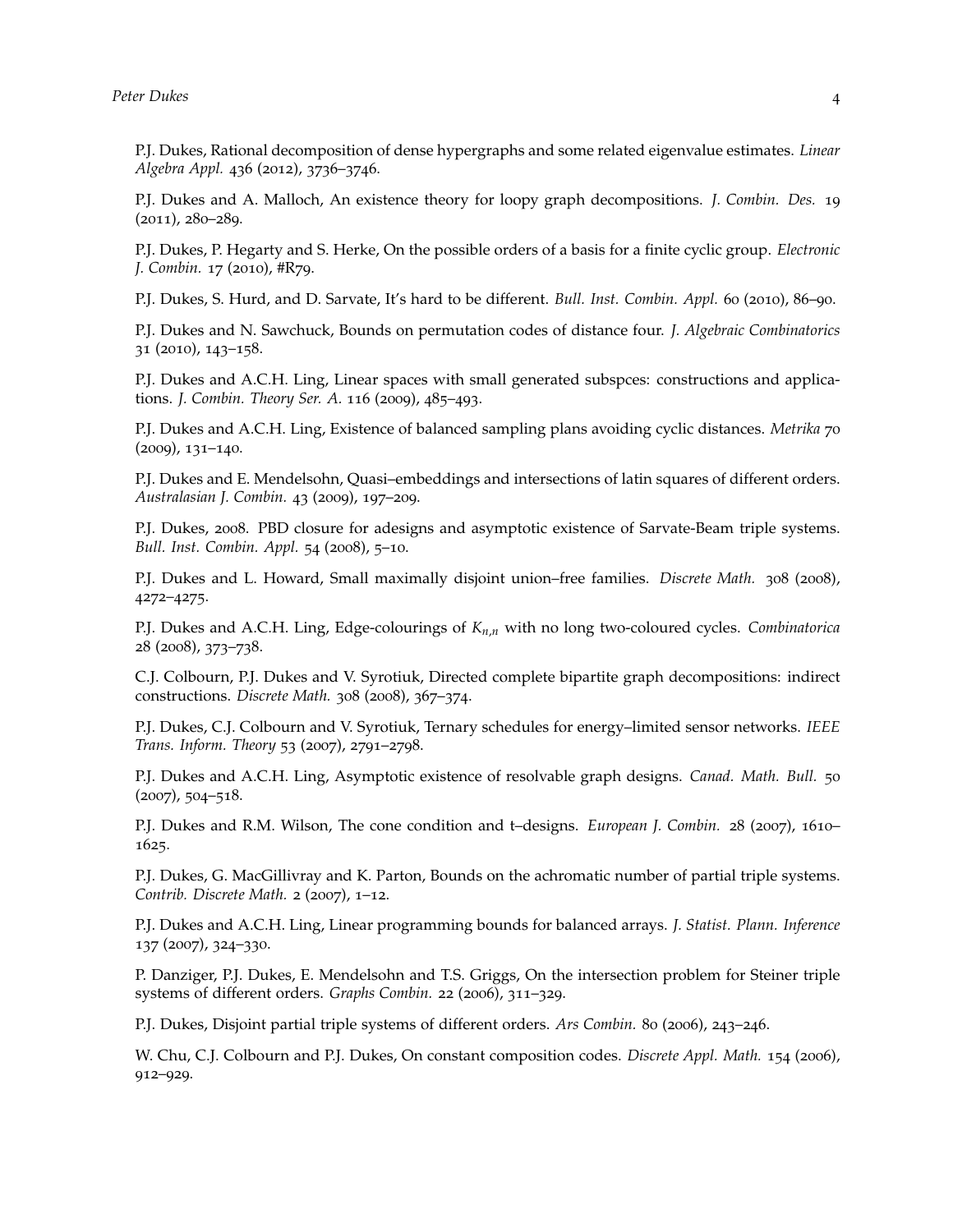J.H. Dinitz and P.J. Dukes, On the structure of uniform one-factorizations from starters in finite fields. *Finite Fields Appl.* 12 (2006), 283-300.

P.J. Dukes and A.C.H. Ling, Disjoint union–free designs with block size three. *Bull. Inst. Combin. Appl.* 45 (2005), 5–10.

J.H. Dinitz, P.J. Dukes and D.R. Stinson, Sequentially perfect and uniform one-factorizations of the complete graph. *Electronic J. Combin.* 12 (2005), #R1.

P.J. Dukes and E. Mendelsohn, Quasi–embeddings of Steiner triple systems, or Steiner triple systems of different orders with maximum intersection. *J. Combin. Des.* 13 (2005), 120–138.

W. Chu, C.J. Colbourn and P.J. Dukes, Constructions for permutation codes in powerline communications. *Des. Codes Cryptography* 32 (2004), 51–64.

P.J. Dukes and A.C.H. Ling, A combinatorial error bound for *t*-point based sampling. *Theoret. Comp. Sci.* 310 (2004), 479–488.

J.H. Dinitz, P.J. Dukes and A.C.H. Ling, Sets of three pairwise orthogonal Steiner triple systems. *J. Combin. Theory Ser. A.* 101 (2003), 90–116.

P.J. Dukes, Orthogonal {3}-GDDs with four groups. *Australasian J. Combin.* 26 (2002), 225–232.

P.J. Dukes, On opposite orthogonal Steiner triple systems of non–prime–power order. *Discrete Math.* 252 (2002), 215–218.

P.J. Dukes and E. Mendelsohn, Skew-orthogonal Steiner triple systems. *J. Combin. Des.* 7 (1999), 431–440.

#### *Dissertation*

P.J. Dukes, [Convex cone conditions on the structure of designs,](https://thesis.library.caltech.edu/2876) Caltech, 2003.

#### *Book chapters*

P.J. Dukes and R.M. Wilson, Linear algabra and designs, in: *Handbook of Combinatorial Designs*, 2nd ed., (C.J. Colbourn and J.H. Dinitz, eds.), CRC Press, 2007.

P.J. Dukes, Permutation codes and arrays, in: *Handbook of Combinatorial Designs*, 2nd ed., (C.J. Colbourn and J.H. Dinitz, eds.), CRC Press, 2007.

P.J. Dukes and J.H. Dinitz, New lower bounds on the maximum number of mutually orthogonal Steiner triple systems, in: *Designs 2002: Further Combinatorial and Constructive Design Theory*, (W.D. Wallis, ed.), pp. 81-101, Kluwer Academic Publishers, 2002.

## *Proceedings*

C.J. Colbourn, P.J. Dukes and V. Syrotiuk, Generalized cover-free families for topology-transparent channel assignment. *IEEE Pacific Rim Conference on Communications, Computers and Signal Processing* Victoria, BC, Canada (2007), 379–382.

P.J. Dukes, C.J. Colbourn and V.R. Syrotiuk, Topology-Transparent Schedules for Energy Limited Ad hoc Networks. *Proceedings of the IEEE International Workshop on Foundations and Algorithms for Wireless Networking* Pisa, Italy (2006), 85–90.

W. Chu, P.J. Dukes and C.J. Colbourn, Tables for constant composition codes. Proceedings of the 17th Midwest Conference on Combinatorics, Cryptography and Computing, *J. Combin. Math. Combin. Comput.* 54 (2005), 57–65.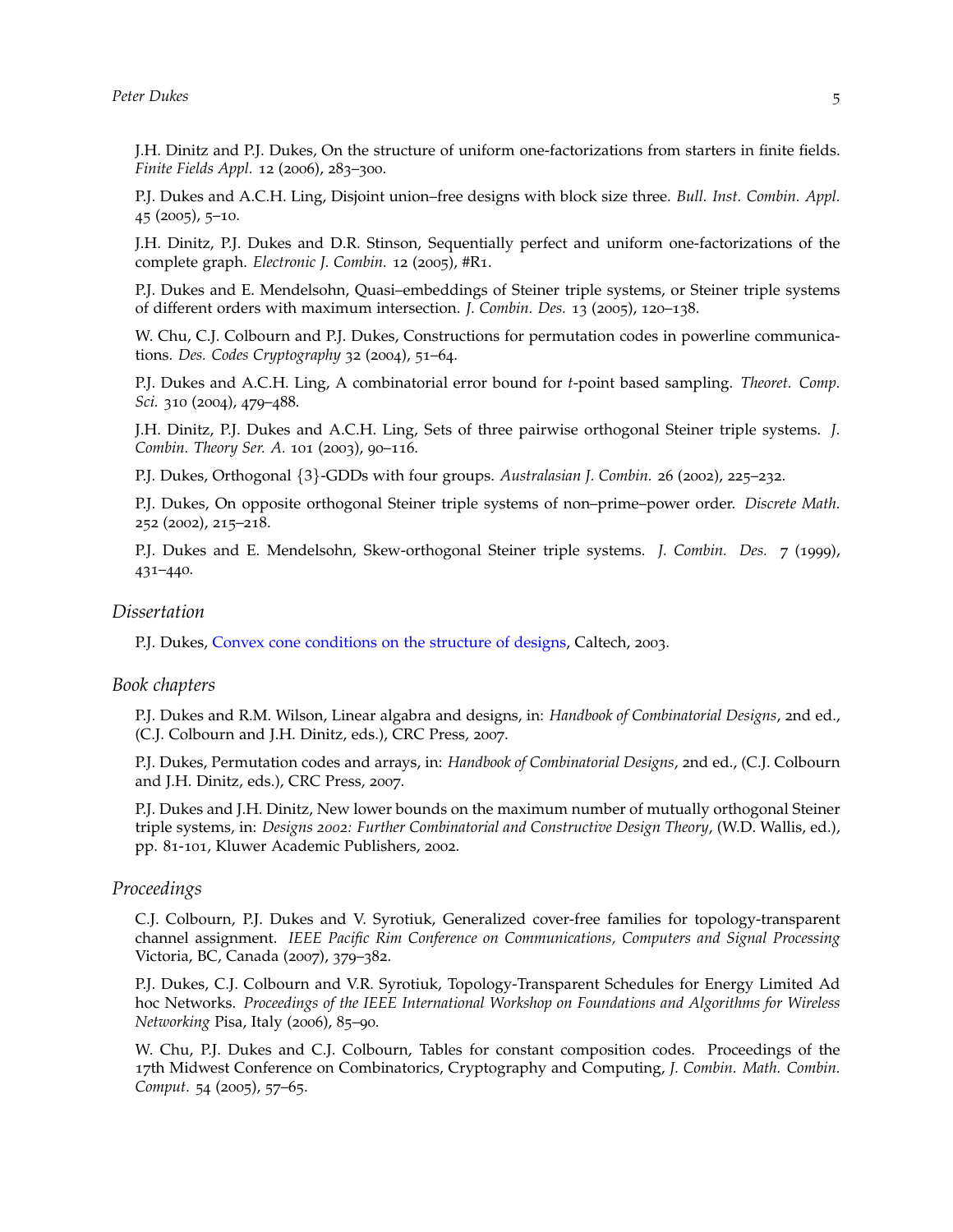## *Expository articles*

P.J. Dukes, Latin squares and Sudoku. *Crux Mathematicorum* 42 (2016), 308–312.

P.J. Dukes, On the dimension of finite linear spaces. *CMS Notes* 46 (2014), 14–15.

## Presentations

### *Invited or keynote conference talks*

British Combinatorial Conference, Durham, UK (online), 2021.

Midwest Conference on Combinatorics and Combinatorial Computing, Carrollton, GA, 2017.

Canadian Undergraduate Mathematics Conference, Victoria, BC, 2017.

Combinatorics 2016, Maratea, Italy, 2016.

Conference in Honour of Chris Godsil, Waterloo, ON, 2014.

Coast Combinatorics Conference, Victoria, BC, 2014.

Shanghai Conference on Algebraic Combinatorics, Shanghai, China, 2012.

#### *Other talks*

Algebraic graph theory seminar, Waterloo, ON (online), 2021.

Canadian Mathematical Society minisymposium on graph decompositions (online), 2021.

European Congress of Mathematics design theory session, Slovenia (online), 2021.

CanaDAM minisymposium on design theory, Vancouver, BC, 2019.

Beijing Jiaotong University, Beijing, China, 2017.

University of Bristol, Bristol, UK, 2017.

Design theory special session, Joint Math Meeting, Seattle, WA, 2016.

Design theory minisymposium, CMS Summer Meeting, Charlottetown, PEI, 2015.

SIAM Discrete Math Conference, Minneapolis, MN, 2014.

# Memberships/Fellowships

American Mathematical Society Canadian Mathematical Society Mathematical Association of America Combinatorial Mathematics Society of Australasia Fellow, Institute of Combinatorics and its Applications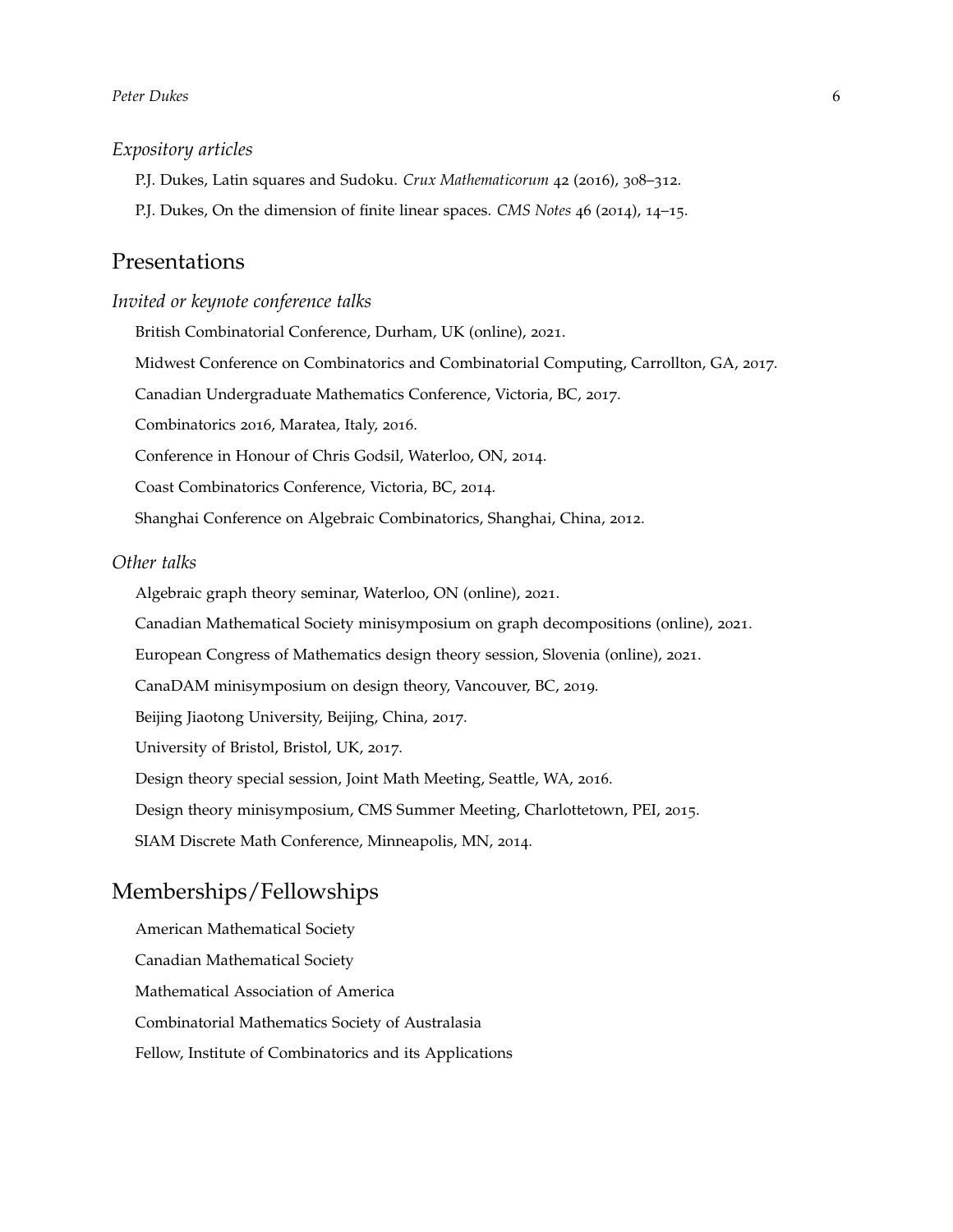# Academic Service

Putnam math competition grader, 2021.

Graduate director, Mathematics and Statistics, University of Victoria, 2012-2017.

Undergraduate service (advising, curriculum, awards, contests), University of Victoria, 2004-present.

Volunteer textbook narrator, Canadian National Institute for the Blind, 2003-2004.

Various math outreach events with local schools

Conference organization work

Grant reviews

Doctoral external examining assignments

Refereeing and published reviews for several manuscripts

## Editorships

Journal of Combinatorial Designs, 2019-present.

Bulletin of the Institute of Combinatorics and its Applications, 2016-present.

Discrete Mathematics, 2012-present.

# Teaching experience

Various mathematics courses, University of Victoria, 2004-present (matrix and linear algebra, introduction to logic and proofs, introductory discrete mathematics, geometry, algebraic coding theory, combinatorial designs, enumeration and Ramsey theory)

Computer science courses, Arizona State University, 2002-2003 (logic, formal languages)

Teaching assitantships at Caltech, University of Toronto, and University of Victoria, 1996-2002.

# Supervision

## *Graduate students*

Joanna Niezen, Ph.D., 2021.

Flora Bowditch, M.Sc., 2019.

Meixin Liu, M.Sc., 2019.

Amanda Malloch, M.Sc. and Ph.D., 2016.

Christopher van Bommell, M.Sc., 2015.

Garret Flowers, Ph.D., 2015.